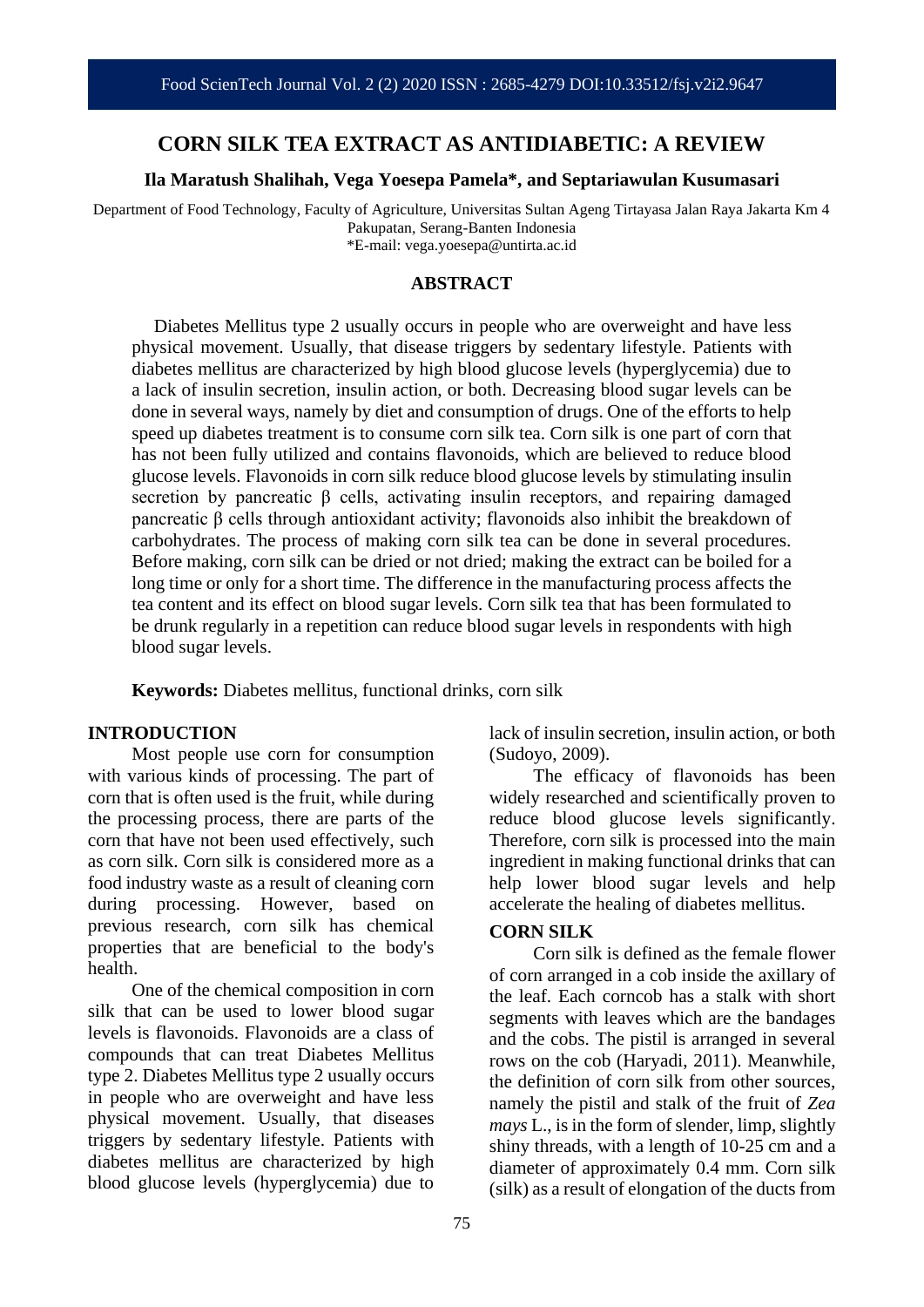#### the mature ovary on the cob. Corn silk grows to a length of 30.5 cm or more so that it extends from the end of the cob. Silk length of maize on corn cobs and corn husks (Subekti *et al*., 2008).

Based on research, corn silk contains protein, vitamins, carbohydrates, calcium salts, potassium, magnesium, and sodium, essential oils, steroids such as sitosterol and stigmasterol, and antioxidant compounds such as alkaloids, saponins, tannins, and flavonoids (Nuridayanti, 2011). It was further explained that one of the antioxidant compounds is a flavonoid compound. The flavonoid compounds that can be isolated from corn silk extract are the maysin, c glycosylflavones. In addition, it also contains volatiles, terpenoids, cinnamic derivatives, glucose, rhamnose, sodium, potassium, zinc, iron and chloride (Hasanudin *et al*., 2012).

Besides containing antioxidant compounds, corn silk has properties as traditional medicine. The benefits contained in corn silk can be obtained through processing from corn silk, one of which is herbal drinks. Herbal drinks consist of herbal plants that are consumed in the form of drinks, namely infusions of plant parts that are boiled or brewed with boiling water. Herbal drinks are famous for their aroma, antioxidant properties, and their application in the health sector (Ismiati, 2015).

# **THE PROCESS OF MAKING CORN SILK TEA**

Based on literature review there are various ways to make corn silk tea and corn silk extract. The manufacturing process is not always the same. There are some differences in both the procedure, the materials and tools used. The manufacturing procedure is often different, such as the drying process, including the temperature and time. There are boiling, including boiling time and medium temperature, the brewing process, and others. Besides, there are also differences in the raw materials used, such as corn silk from different corn varieties. Most previous studies used corn silk from the maize variety, which is characteristic of the area around the study site. These differences positively affect the results of research both in terms of content, quality, and benefits of corn silk tea and the effects obtained after the consumption.

## *Corn silk tea extract as antidiabetic …*

Based on the results of research by Akbar *et al*. (2019), the process of making corn silk extract begins by sorting the corn to remove the damaged parts and dirt. The sorted corn silks are washed with running water, which functions to remove other impurities that are stuck and not visible, then the corn silk is drained. The washed corn silk is then reduced in water content by drying it so that microbes cannot grow in it. The obtained corn silk is dried in the sun for 2-3 days 5 long. Corn silk that has been dried then made into powder using a blender. This is done to uniform the sample size and reduce the sample's surface area, which can cause the breakdown of the cell wall by the solvent faster and simultaneously, thus optimizing the extraction process. The fine corn silk powder is then extracted by boiling it with water for 5 minutes with 10 ml of water to add 1 gram of corn silk. The stew of corn silk is then filtered using a filter cloth to separate the residue.

Whereas in the research of Hidayah *et al*. (2019), there are differences in the manufacturing process. Making tea involves the preparation of raw materials, which includes purchasing corn silk from the farmer and drying. Corn silk weighing 150g is dried at 50oC, then boiled in 300 ml of boiling water for 5 minutes, then filtered without adding sugar. In this study, dry corn silk was not mashed first but instead went straight to the boiling stage. The formulation used is 1:2 corn silk water ratio.

In Garnida *et al*. (2018) research, making tea begins with preparing eight weeks old sweet corn silk. Raw material sorting is the initial step that needs to be done to get quality corn silk. The sorted material is stored in a basin and washed in running water to clean up other scraps or dirt. Then it is drained, which is intended to reduce the water content in the corn silk that has been washed. The corn silk that has been drained is then divided into the first tray for a drying temperature of 60oC, with a drying time of 5 hours. The drying temperature affects the vitamin C level and the color of the corn silk herbal tea brew. The 60oC drying temperature gives an ash content of 4.31%, vitamin C content of 1.40%, flavonoid content of  $0.04\%$  (w / w).

Meanwhile, based on Kusumastuti (2017) research, making corn silk tea with the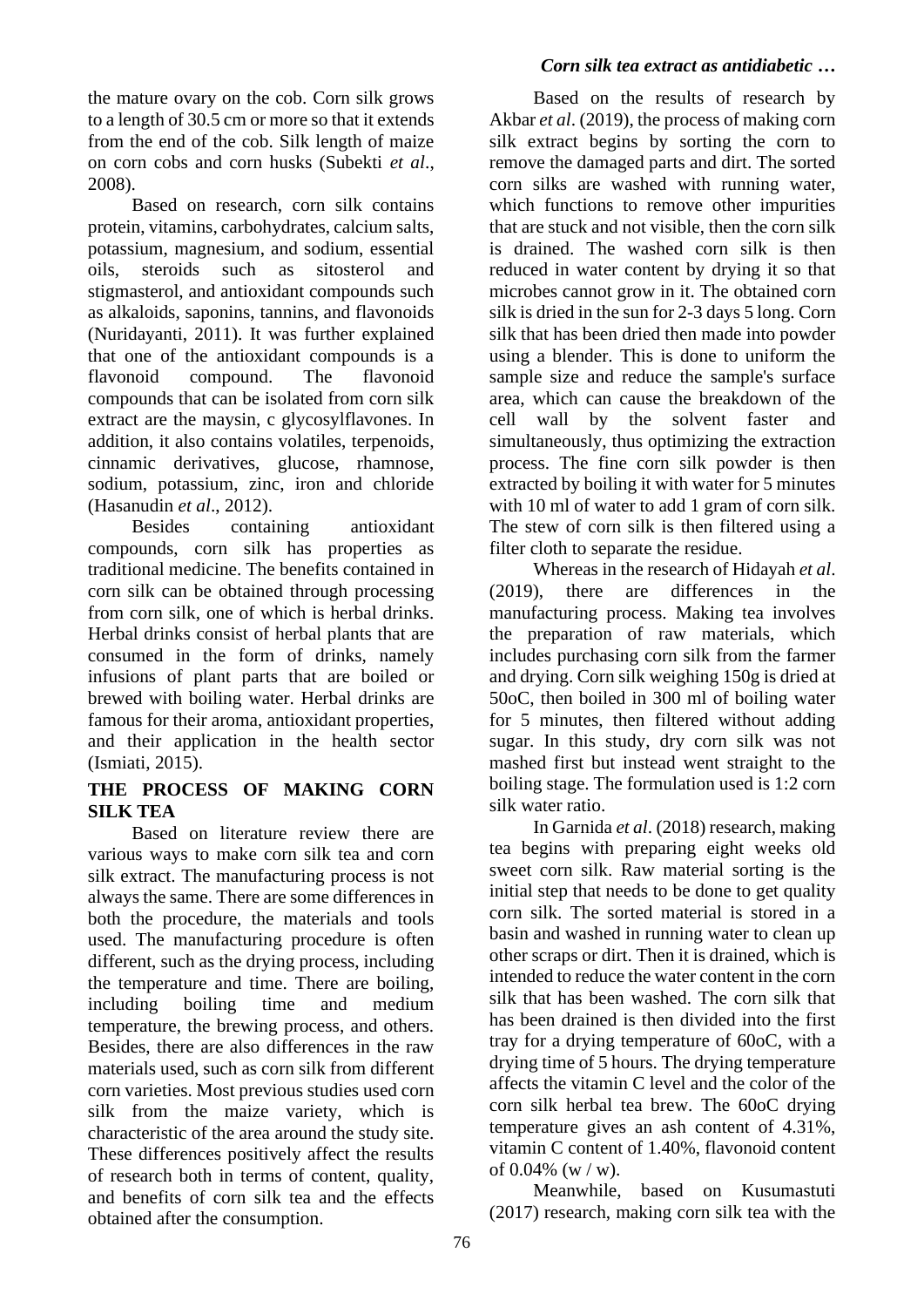#### *Shalihah, I M et al.*

Zea mays L species begins with the drying process. Before boiling, the collected corn silks are dried, then as much as 5g of dry corn silk is boiled in 100 ml of water, which has a temperature of 70 oC. After that, brew it for 5 minutes and filter it to be given to older adults with diabetes mellitus.

# **CHEMICAL CONTENT OF CORN SILK**

Corn silk contains chemical compounds that are useful for health. One of the substances in corn is beta-sitosterol, which is useful for reducing blood cholesterol levels (Harun *et al*., 2011). Corn silk (*Zea mays* L.) also contains flavonoid compounds that function to stimulate insulin activation, thereby lowering blood sugar levels. Flavonoids as exogenous antioxidants for the body can stimulate the repair of damaged cells in the body by stabilizing free radicals and complementing the lack of electrons in free radicals that can cause oxidative stress. Reducing oxidative stress can reduce insulin resistance to sugar, thereby preventing pancreatic β cell dysfunction (Koloay *et al*., 2015).

Flavonoids are polyphenolic compounds, which are slightly acidic and can dissolve in bases. Because they have polyhydroxy compounds (hydroxyl groups), making it polar to dissolve in polar solvents such as methanol, ethanol, acetone, water, butanol, dimethyl sulfoxide, dimethyl formamide. The presence of a glycoside group attached to a flavonoid group tends to cause flavonoids to dissolve easily in water. Flavonoids are red, purple, blue, and yellow substances found in plants (Ritonga *et al*., 2013).

## **BENEFITS OF CORN SILK TEA AS AN ANTIDIABETES**

The role of flavonoids is significant in fighting diabetes mellitus than other treatment methods (Mohan and Nandhakumar, 2014). Flavonoids can regenerate pancreatic beta cells and help stimulate insulin secretion (Dheer and Bhatnagar, 2010).

Flavonoids reduce blood glucose levels by stimulating insulin secretion by pancreatic β cells, activating insulin receptors, and repairing damaged pancreatic β cells through antioxidant activity. Flavonoids can also inhibit the breakdown of carbohydrates into glucose and inhibit glucose absorption in the small intestine (Hanhineva *et al*., 2010).

Flavonoids affect carbohydrate metabolism in several ways. First, flavonoids interfere the amylase enzyme's function, an enzyme in saliva that starts the process of digestion of carbohydrates, because it causing in impairing of carbohydrate break down. Second, flavonoids inhibit the action of the enzymes sucrose and glucosidase, which are essential for the digestion of carbohydrates in the small intestine. The result is a reduction in carbohydrate absorption and a lower blood glucose level. This is why corn silk is useful in breaking down gallstones, by reducing carbohydrate levels in the body. Since carbohydrates are the primary source of body fat, flavonoids reduce the amount of cholesterol that enters the gall bladder, absorb excess fat in gallstones and reduce the possibility of new stones forming and prevent the buildup of cholesterol against other stones that have formed (Indriani *et al*. 2010).

Flavonoids work by stimulating glucose uptake in peripheral tissues, regulating the activity and expression of enzymes involved in carbohydrate metabolic pathways, and acting like insulin by affecting insulin signaling so that it has an impact on reducing fasting blood sugar (Cazarolli *et al*., 2008). Flavonoids also modulate lipid metabolism, thereby reducing the complications of DM due to abnormalities in lipid profiles and insulin resistance (Zhao *et al*., 2007).

Flavonoids are protective against damage to β cells as insulin producers and can increase insulin sensitivity. Antioxidants can suppress beta-cell apoptosis without altering the proliferation of pancreatic beta cells. The action mechanism inhibits GLUT2, inhibiting the enzyme phosphodiesterase, and reducing oxidative stress in people with Diabetes Mellitus. Another mechanism is the ability of flavonoids, especially quercetin, to inhibit GLUT 2 (the major transporter of glucose in the intestine under normal conditions) in the intestinal mucosa to reduce glucose absorption. This results in a reduction in the absorption of glucose and fructose from the intestine, so further lowering the blood glucose levels (Ajie, 2015).

Another research study was conducted on the effectiveness of corn silk extract on reducing blood sugar levels of male white rats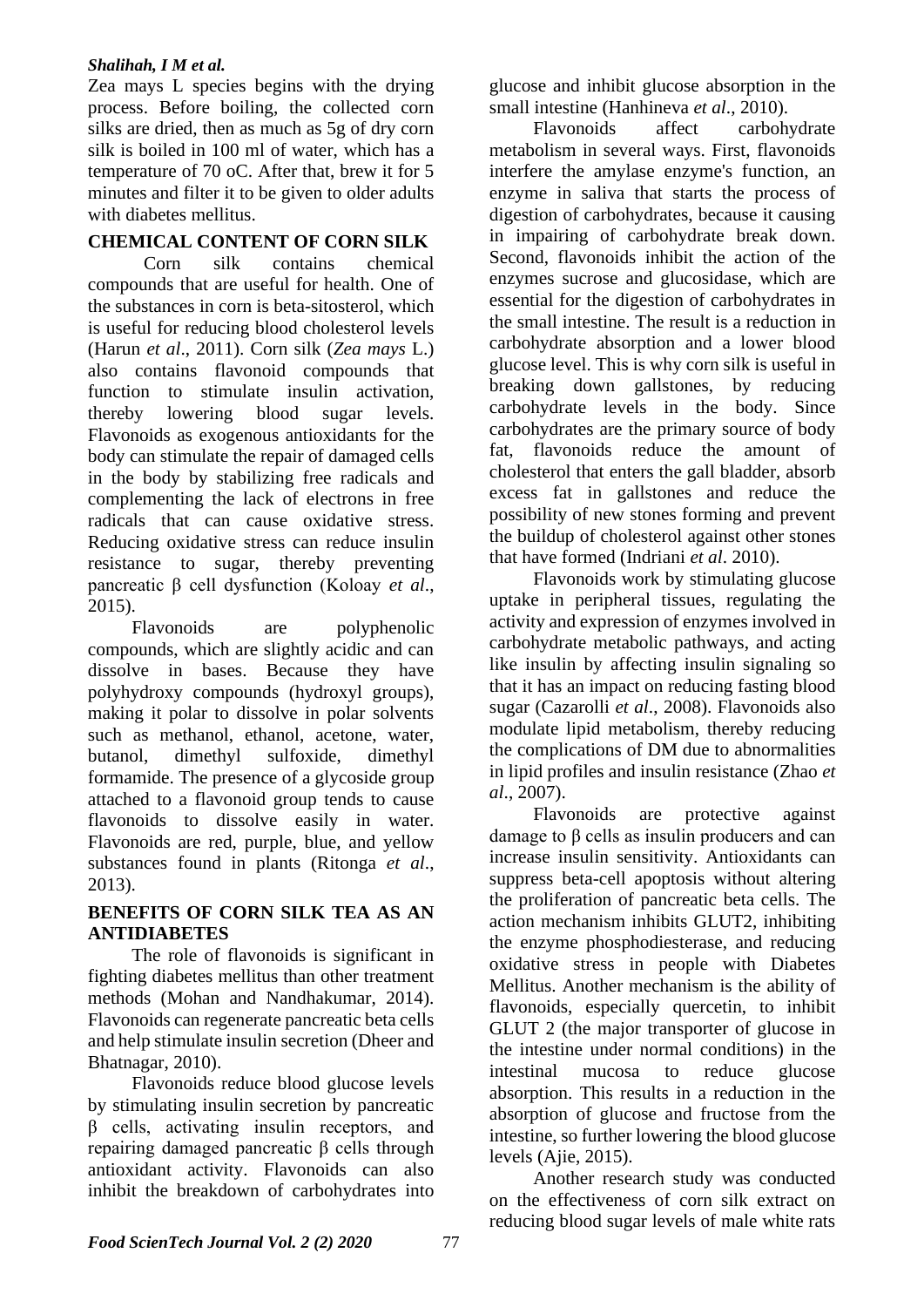*Corn silk tea extract as antidiabetic …*

Wistar strain induced by alloxan. The result was that corn silk extract had the effect of reducing blood sugar levels and the most effective dose was 2.52 g / KgBW (Koloay *et al*., 2015). Several previous studies have shown that corn silk has the potential to reduce blood glucose levels in Wistar rats, but these studies have not been able to prove the effectiveness of corn silk extract in reducing fasting blood glucose in humans with type 2 diabetes mellitus (diabetes mellitus).

Based on the results research by Akbar *et al*. (2019) the best formula is tea with 40% corn silk content, because it gives the best consumer response. The water, ash, protein, fat, and carbohydrate content in this formula were 99.6%, 0.20%, 0.14%, 0%, and 0.06%, respectively. Corn silk tea also contains 0.03% flavonoid compounds. The chemical content of corn silk tea is considered to have the potential to be used as an alternative for functional drinks.

In Hidayah *et al*. (2019), it was found that 150 g of corn silk tea dried at 50 oC and boiled with 300 ml of water for 5 minutes and drunk regularly for 14 consecutive days can reduce sugar levels blood in respondents as much as 58 g / dl. This study's results can prove the theory of functional food in reducing fasting blood sugar levels in type 2 diabetes mellitus patient. Corn silk tea can be used as a supporting therapy in reducing fasting blood sugar levels in type 2 diabetes mellitus patient.

Meanwhile, based on the research of Kusumastuti (2017), it was found that the average intake of 100 ml of corn silk tea with 5 grams of dry corn silk consumed by a sample of people with diabetes for seven days showed a significant effect on blood sugar levels. All samples are 34 people consist of 26 womens and 8 mens. Samples classified into 3 age group, 51-55 years n=9, 56-60 years n=11 and 61-65 years n=14. Drink corn silk tea regularly affects reducing blood sugar levels. This is because the more flavonoids that are consumed, the more optimal it will work in reducing blood sugar levels.

The average value of blood sugar levels before and after treatment is shown in the table below:

Table 1. Blood sugar levels before and after administration of corn silk tea

| $x \pm SD$ (mg/dl)               | <b>Difference</b><br>(mg/dl) |
|----------------------------------|------------------------------|
|                                  |                              |
| <b>Before</b> $228,99 \pm 14,88$ |                              |
|                                  | $21,15 \pm 1,63$             |
| After $207,84 \pm 16,51$         |                              |
| Source : Kusumastuti (2017)      |                              |

The results in table 1 shows that the average blood sugar level before treatment was  $228.99 \pm 14.88$  mg/dl and after treatment, the average blood sugar level was  $207.84 \pm 16.51$ mg/dl, the difference in blood sugar levels was  $21.15 \pm 1.63$  mg/dl. This result was due to the effectiveness of the corn silks processing, specifically dried corn silk. According to Wulandari (2009), dry corn silk has an optimal antioxidant activity compared to wet corn silk. In addition, the flavonoid content will also increase at a brewing temperature of  $60-80^{\circ}$ C.

### **CONCLUSION**

Corn silk is defined as the female flower of corn arranged in a cob inside the axillary of the leaf. Corn silk (*Zea mays* L.) contains flavonoid compounds that function to stimulate insulin activation, thereby lowering blood sugar levels. Corn silk can be processed into functional drinks by several processes. The differences in manufacturing process include procedure, materials, and tools affects the tea content and its effect on blood sugar levels. Corn silk dried before being boiled has a high flavonoid content compared to wet corn silk. Corn silk tea that has been formulated to be drunk regularly can reduce blood sugar levels in respondents with high blood sugar levels.

## **REFERENCES**

- Akbar C I, Firlia A A, A'immatul F. 2019. Corn Silk Tea with the Addition of Stevia Leaves as an Alternative to Functional Drinks for Type 2 Diabetes Mellitus Patients. Journal of Food Technology Applications 8 (2).
- Cazarolli LH, Zanatta L, Alberton EH, Fiqueiredo MS, Folador P, Damazio RG, Pizzolatti MG, Silva FR. 2008. Flavonoid: Cellular and Molecular Mechanism of Action in Glucose Homeostasis*. Mini Rev Med Chem*  8(10):1032–8.
- Dheer R, Bhatnagar P. 2010. A study of the antidiabetic activity of *Barleria*